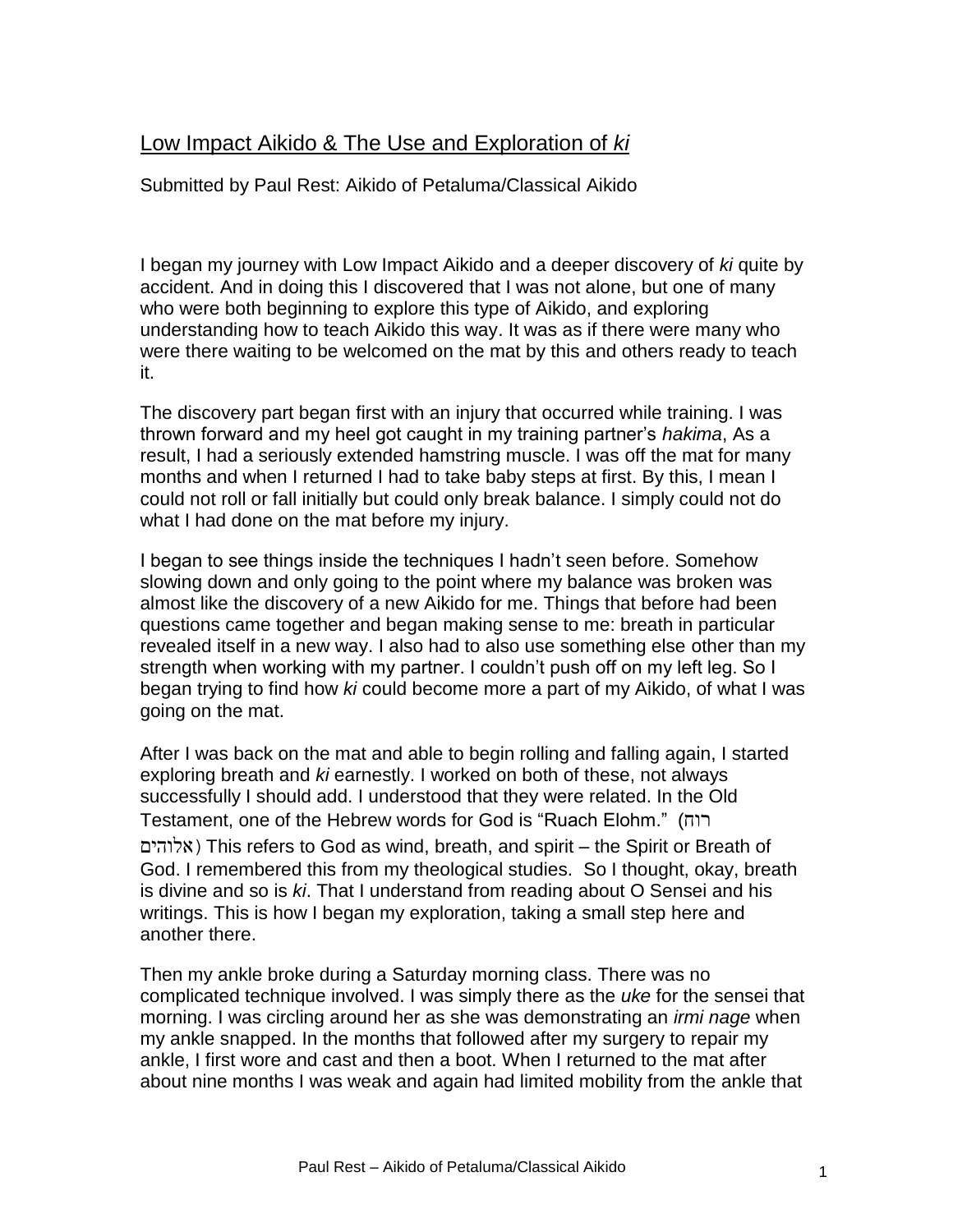broke. My sensei approached me as I walked on the mat the first time and told me, "Regulate yourself. Do what you can. Don't push yourself."

Shortly after I took my *shodan* but before my ankle broke (it broke as I was preparing for my *nidan)*, I was asked to substitute for a teacher who could not make it to an evening class. As I was greeting those arriving for the class, each told me they had this problem or that problem and could not do rolls or even sit falls. I realized I would need to improvise how I had planned to teach the class. So the question was, what could I teach?

I bowed in and after slow warm-ups began to spontaneously teach starting with the basic blend drawing upon my experiences when I could not do rolls or falls. I told the students there that night to take their time and explore both the connection and the blend. "There's no time clock that says you have to do the technique in so many seconds. Do what you can at the speed that works best for you." I could feel everyone relax, as if the whole class collectively breathed a sigh of relief.

The next technique I demonstrated was a *shomen uchi ikkyo irimi* where I became both *nage* and then *uke*. By showing those in the class that they could have the full experience of the technique without the throw or fall they were able to look inside the techniques in a new way. What we saw was the flow of *ki* and it originates and develops at the technique's beginning, middle and end.

As the class progressed, I had the realization that this was perhaps new territory that we were exploring. After the class ended, my insight was confirmed when student after student came up to me and expressed their appreciation for the way the class was taught. We were able to explore not only *shomen uchi ikkyo* but also *shomen uchi irimi nage*, *kata-dori nikkyo irimi* and at the end of class a standing *kokyo dosa*.

I had read in many places that O Sensei constantly changed and refined his techniques and moves as he explored and developed Aikido. This was the first insight I had into what this could possible mean. There was a special energy in that class, one that I had experienced before. This feeling was the feeling that we were all connected, all breathing together and moving as one, yet retaining our individuality. But we weren't doing full impact Aikido. The techniques that were done, even with just breaking balance, were powerful. There was an energy there that was unmistakable. I realized that the techniques were being completed energetically. In other words, the throws were being completed with *ki*. There was no doubt that that something special had happened during this class. In "A Life in Aikido – The Biography of the Founder Morihei Ueshiba" by Kisshomaru Ueshiba, he writes [p. 26]:

"The art which O Sensei created incorporated powerful martial techniques, but it finally depended upon *ki* – that *ki* which is the energy animating all life. He liked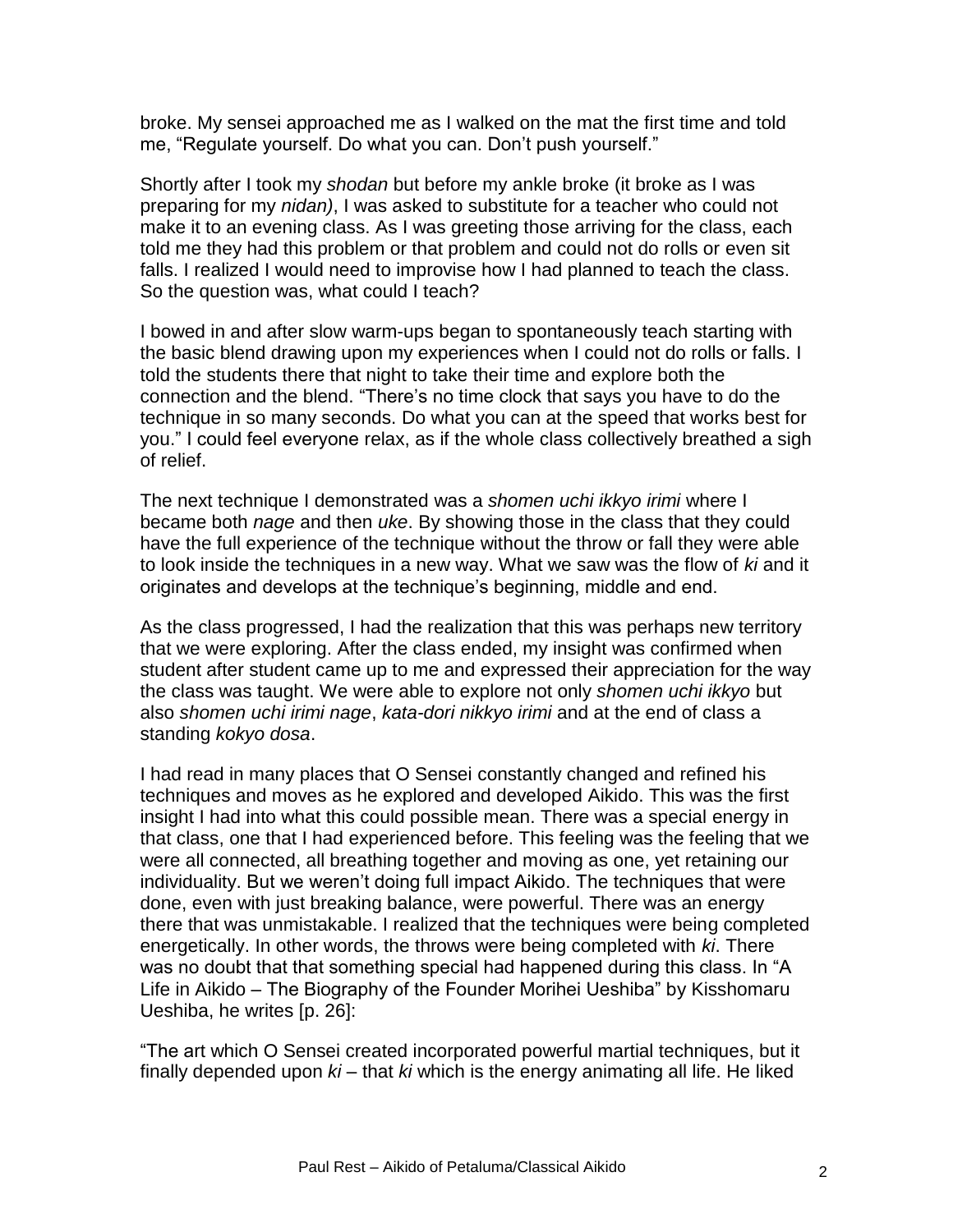to refer to it as 'Takemusu Aiki,' the harmonious energy which is born or comes forth out of martial practice."

Reflecting upon the class during the days that followed, I began to wonder if I could actually begin teaching what had happened during the class? The term I came up with "Low Impact Aikido" as a way of expressing what this expression of the Art could be. The more I sat with this, the more comfortable I became with the name.

Soon after, I had an opportunity to teach another class and had the same experiences occur. And again students came up after class and expressed their appreciation. One student mentioned, "I saw an attention to detail with the techniques I had never seen before." Another told me, "I saw something different tonight. I have a whole new way of looking at what I'm doing on the mat."

Reflecting upon both these injuries, I am sure that my ability to connect with students when teaching or discussing Low Impact Aikido came from my own experiences being injured. I remembered clearly what I could and could not do. All this was there imprinted in my mind and in my body. And I think students could sense that what I was teaching and showing was authentic just because of those life events. In other words, what I was demonstrating and talking about didn't come from a workshop or seminar (although don't get me wrong workshops and seminars are great, but this is something different). It was something that was in me and not from a knowing from outside me.

Soon after I began writing about "Low Impact Aikido" and to my surprise found three other teachers were exploring the same idea at the very same time. Some were calling it "Non-falling Aikido" but it was identical in many respects to what I had been exploring and teaching. Paul Linden Sensei and Aviv Goldsmith Sensei were also seeing the need for a form of Aikido that would allow people who could not roll or fall an opportunity to learn a true martial art. Each of us I found out where approaching it from a different angle, but we were focused on the same goal. That is, allowing people to come on the mat and train who otherwise would be turned away because they could not roll or fall.

As a result of my starting to write about Low Impact Aikido, I began receiving emails and messages on social media sites. The content of the emails and messages were pretty much the same. The person writing would write that they were wanting to learn and train in aikido but they had a physical limitation and could not take a full impact class where they would be required to take rolls and falls. The saddest part of these messages was that they had been turned away from Aikido dojos time and time again. They were told if they couldn't roll or fall they could not learn Aikido.

I answered each email and message explaining that I would try to find a nearby dojo that would accept a student who could not do rolls and falls, but with little success. Time and time again the *dojo cho* would inform the person making the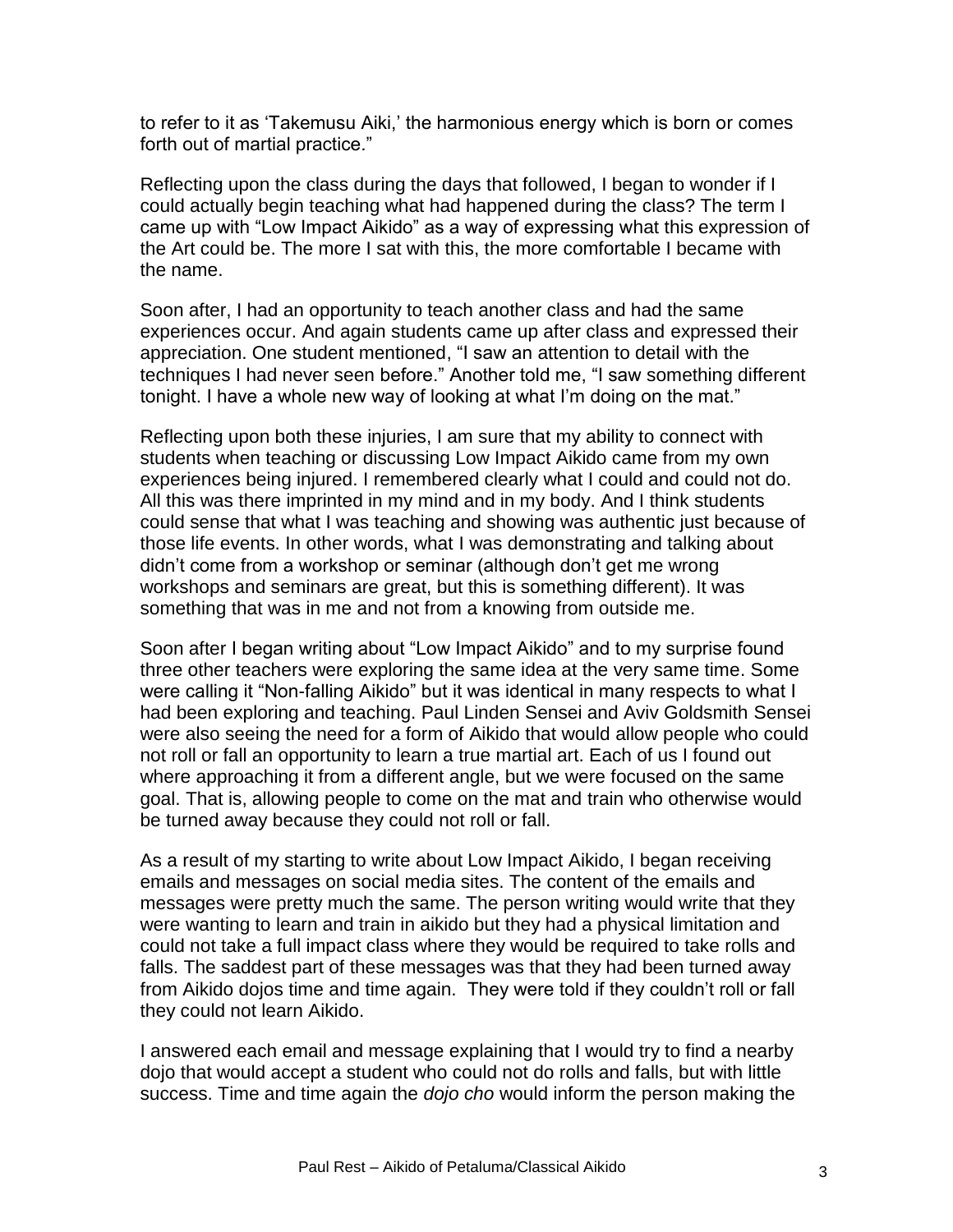inquiry that they could not train if they could not roll or fall. These messages came from all parts of the world. My attempts to find dojos almost always ended up with no results. While this was happening, I was time and time again discovering that a Low Impact approach to Aikido could work. That is, one could experience the full spectrum of Aikido, both the martial and spiritual.

After all, O Sensei "insisted that 'Aikido is the study of spirit.'" [From "The Essence of Aikido – The Spiritual Teachings of Aikido" complied by John Stevens, p. 13] I always emphasized this when teaching any my classes, but especially with my Low Impact students. "It is about energy, spirit, *ki*. You don't need a perfect body to learn Aikido. You just need to let your spirit soar and connect with what's already there." I'm sure some of my students became tired of hearing me say this. But it was coming from my own experiences, and from my heart.

A powerful example of the use of *ki* happened when I was teaching a class in Grass Valley, California. One student arrived at class with her teenage son. He had been involved in a car accident where the car rolled over. As a result, he had damage to his brain. This in turn limited many of his faculties including his speech and especially the movement of his left arm that was semi-atrophied with his hand in a claw like position. He watched the class seated in a chair off the mat with the hood of his sweatshirt pulled over his head. He was listening to something as he was wearing a set of earphones. However, I noticed that as I taught the class he became excited. This was evident from a smile that appeared now and then as he looked up from under his hoodie. He also gestured for his mother to come over a number of times and listen to what he was trying to say.

After class, his mother asked to speak with me. "My son would like to come on the mat." I replied that it was fine with me but she would need to be responsible for him and monitor him. She agreed to this and the next week he stepped on the mat and bowed in with us while standing. Before the class began, I told his mother to let him know that he was welcome and that he should just try to do what he can and not overextend himself. I also walked over and expressed the same to him. I put my hand on his shoulder and told him, "You'll do fine. I want you to relax and enjoy yourself."

Over the next weeks, he began blending in with the class, becoming more adventuresome with trying the techniques I was teaching. I would go over to him and tell him, "You can use *ki* to move people even if your left hand and arm aren't able to move. You need to begin seeing this in your mind's eye that you can use this energy. It is there for you to use. So go for it." In the beginning, I would stand behind him and extend my energy through him so he can have a feeling, a sense, of how this felt in his body and spirit. After a while, I left him on his own to explore this. It worked. In the weeks that followed, he was beginning to affect his training partner's balance with his energy.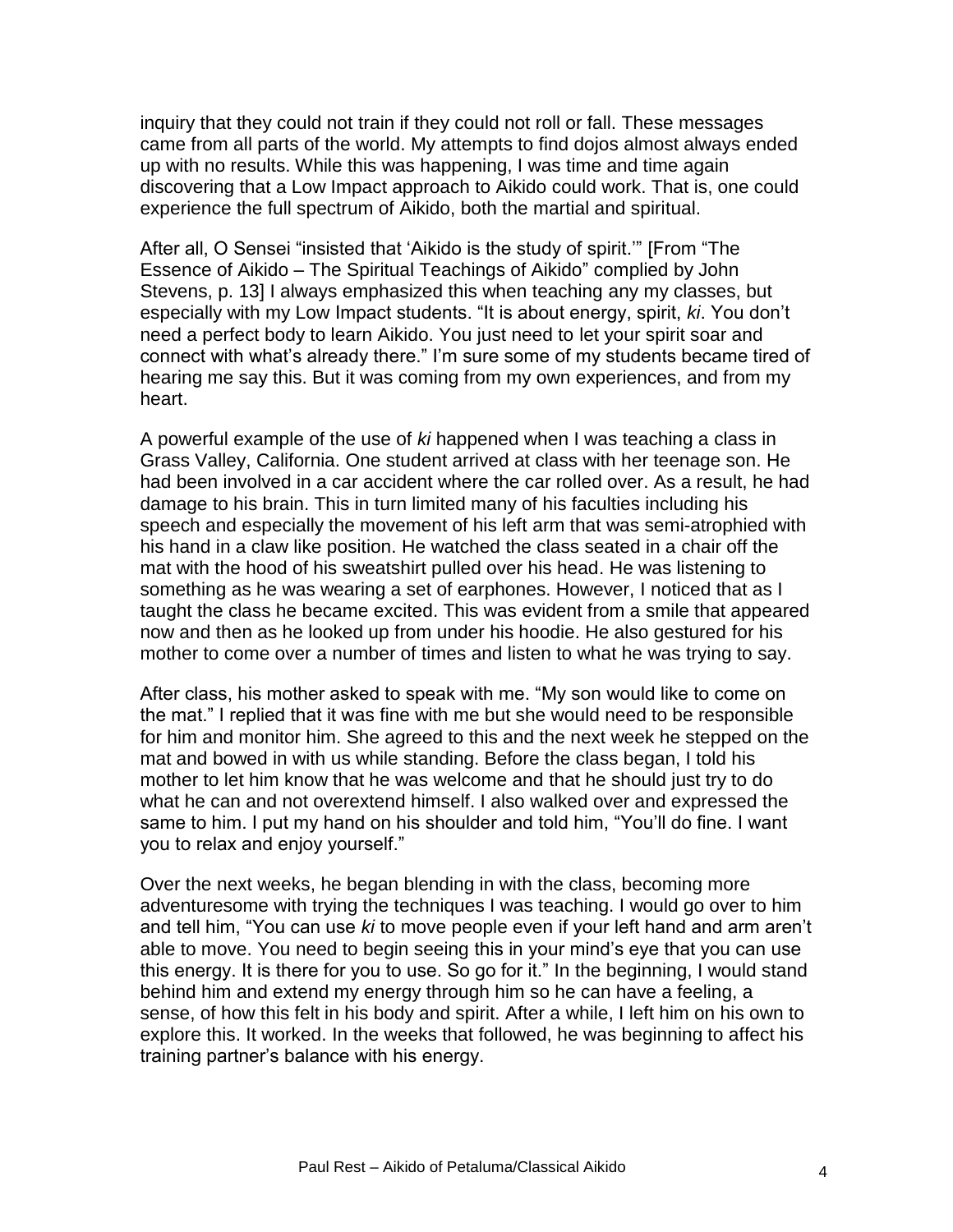And as a result of this, his range of motion with his atrophied left arm and hand changed. He gained some range of motion with both his arm and his hand opened some. His mother came up to me after class a number of times and told me his doctors were asking her what he was doing to bring about this change? But most importantly, the change was in him. I could see that he was happy on the mat. He arrived at class with a smile on his face and left the same way. His mother said he would look forward to the class all week.

This was a big lesson for me. It was the first time I had worked with someone with a major physical impairment on the mat. It showed me that the lessons of The Founder and the power of Aikido could work with individuals who had less than perfect bodies. It also confirmed the stories about O Sensei teaching and training even with his advanced age and when sick were true and not just hagiography.

I then began to write more about my experiences. Articles were published in various on-line and print magazines in the United States and abroad. The response was one of interest but what I wrote did not set the world on fire. However, what did happen was I began hearing from more people both in America and from other countries who had had an experience trying to join a dojo (mostly Aikido dojos) and were told they could not train due to some physical limitation or another. One man wrote that he had back problems and could not do any rolling. He inquired about beginning classes at a dojo in his country (the UK) and was told he could not train because rolling and falling were a required part of Aikido.

As a result of my articles, emails also began arriving from people who had trained in the past and wanted to get back on the mat but because of age or other reasons could not do a full impact type of class. They were asking if I knew of dojos where they could train? Other inquiries came from women who were very interested in learning Aikido but also knew they could not take falls or roll, again due one physical factor or another. I responded to each email stating I would search for a dojo near where they lived that could or would accommodate them. Unfortunately, I was not always successful.

I began a correspondence with Aviv Goldsmith who was welcoming students at his dojo (Aikido of Fredericksburg, VA) who wanted to learn Aikido but could not roll or fall due to one reason or another. Aviv Sensei had a unique approach in that he would give the students the experience of throwing he and other senior students. I thought this was an excellent approach. I wanted to learn what was working for him and how he taught his classes so I could incorporate this in my own classes.

At the same time, I began to combine some of what I had observed working best in the Low Impact classes in my regular classes. This included breaking down techniques so that students could experience all the parts of the technique as a whole without rushing to make the throw. This had always been a problem; that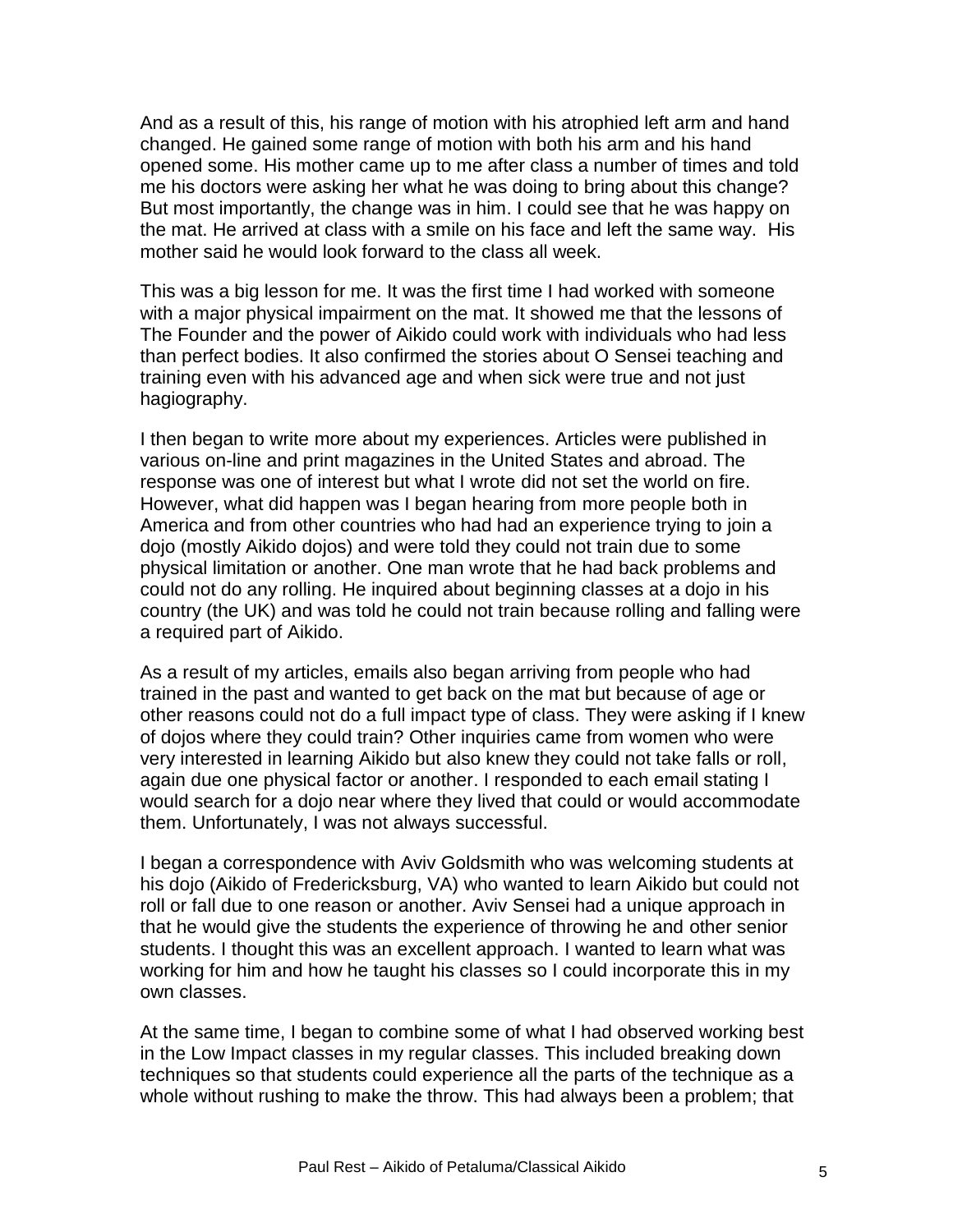is, students rushing to complete the technique with the throw at the end. I always told those in my classes, "Enjoy the ride." By this I mean they should enjoy all the parts of the technique and not only the throw, which although dramatic was only one part of what was occurring.

I believe there is a common misconception that Aikido is about throwing, and being thrown. I've heard this referred to as, "The art of flying." Although this is indeed a spectacular part of Aikido, I think other important parts of flying happen before taking off and then landing. If you are only focusing on one part you will miss what can be learned from the whole. Of course, seeing O Sensei and senior teachers throw students on YouTube or in person is exciting and sometimes almost beyond understanding. However, I realized the critical "thing" that makes any of this possible is *ki.* With that energy there at work, there would be something perhaps more akin to grappling. *ki* allows connection and much, much more.

Therefore, understanding *ki* is not only critical but perhaps the very thing that is at the very core of O Sensei's insights into the Art. And when working with students who cannot roll or fall, although this element may not be able to be practiced as noted in the above illustration with the young man in my classes in Grass Valley, California, *ki* does not depend on a perfect body. It can is there and available to everyone.

I also searched outside of Aikido literature for information about human performance. One of the books that provided a wealth of information was (and is) "The Rise of Superman – Decoding The Science of Ultimate Human Performance" by Steven Kotler (New Harvest, Houghton Mifflin Harcourt, Boston, New York, 2014). The book explores the chemistry and science of the brain and body in moments of peak performance. Reading the book I began to understand that there was a science behind how Aikido and especially Low Impact works.

Kotler states that "flow" involves "dozens of neurochemical systems." It became clear to me that although there are many aspects to *ki* that are yet to be explored, and may remain forever unknown there probably are some parallels between "flow" and *ki*. The easiest way to understand this is that "flow" and *ki* could work hand in hand. The body is a biochemical and bioelectrical system that works from and with the brain. Using the brain to create neuropathways to accept and work with *ki*, my inquiry has been can this be something that can be used in Low Impact Aikido to allow a handicapped individual, for example, to begin to experience and use *ki*?

Another interesting aspect of Kotler's book is that "commitment" triggers the flow that occurs. Two of these triggers are "rich environment" and "deep embodiment." The first happens when we encounter an unfamiliar environment. Surely on during an Aikido class, although we repeat techniques many times, they are and can be presented by the instructor with many slight variations. The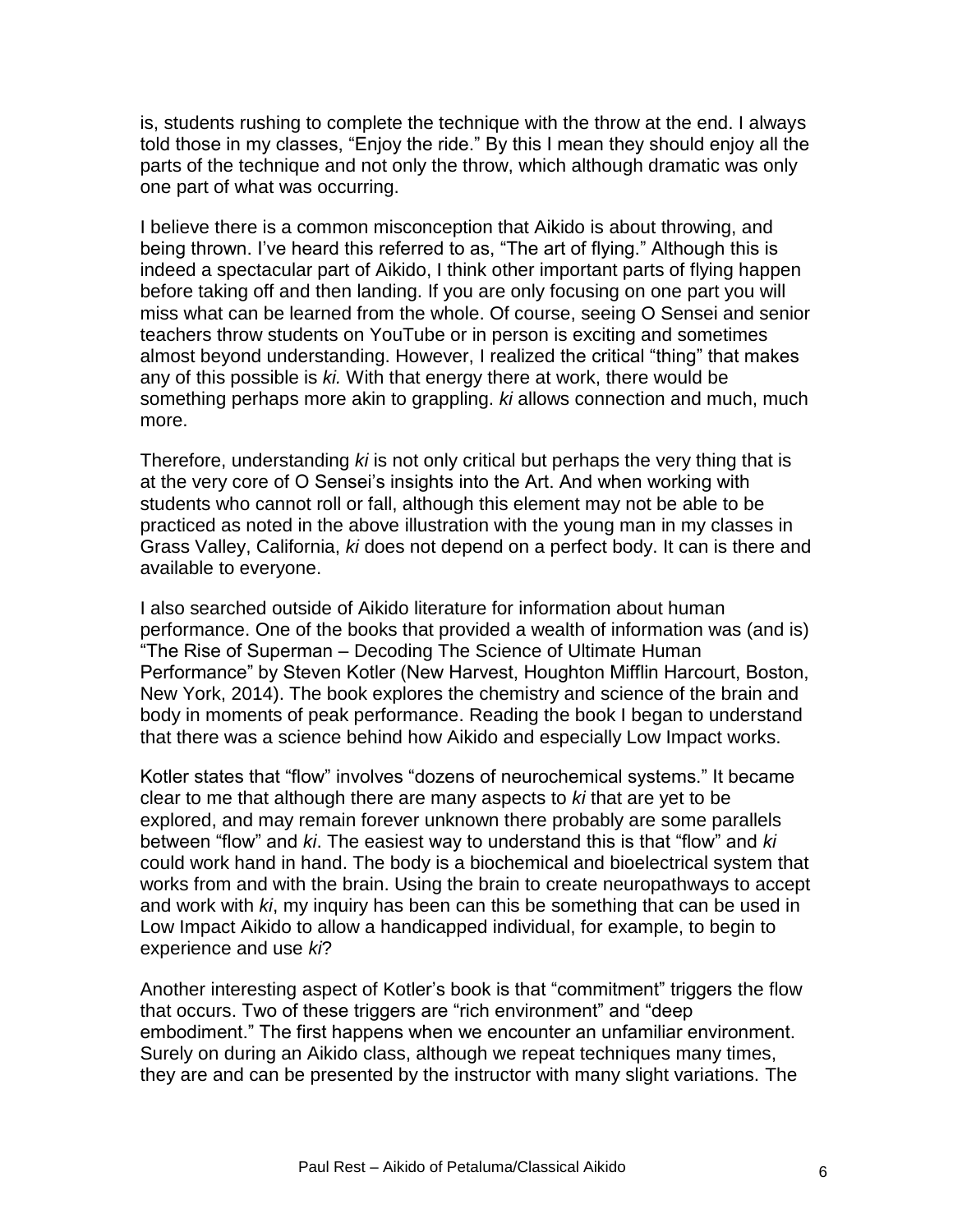choice is either to get lost in what might be new or different or be willing to explore something what is being taught.

One can observe this at workshops and seminars when a guest instructor shows her or his insights into something very familiar like *yokomen uchi irimi-nage*. Most will try this once or twice and then go back to the way they've done it for years. Kotler writes, "Novelty means both danger and opportunity." He notes that our brains like familiarity because it requires less work.

The second trigger, "deep embodiment," is described as "full body awareness." He continues, "Action and adventure sports demand deep embodiment." He includes martial arts as something that require deep embodiment as do the more extreme sports. One cannot take any test in Aikido from the first *kyu* tests to the upper level *dan* ones without having deep embodiment present. As the ranks increase, the attacks become faster and stronger. There is no time to think. The brain has to change from analyzing to another mode of action, what Kotler notes is called "transient [hypofrontal] fast track."

The dojo does provide a "rich environment" [see George Leonard's chapter, "Welcome to Our Dojo" in "The Way of Aikido" to get a sense of the special environment a dojo offers. Also, Richard Strozzi-Heckler's "The Leadership Dojo" for another insight into what the dojo means and can provide.]. And, the intensity of the class and stepping onto the mat (especially during a test) gives one a true snap shot of one's level of embodiment, or not.

We are not isolated organisms but intimately connected with each other and the universe. Again from "A Life in Aikido," The Doshu writes, "To him [O Sensei], ultimate mastery would be the integration of each individual being with the universe." The science of the brain (and the body) cannot be unconnected to the reality of the connection with the whole. Our bodies are already connected and the path of Aikido is a way we can discover what is already there. And one does not, I discovered, need a perfect body to make this discovery.

Here is another example. This one again is from my own life and my own experiences. In 2008 I was shocked to discover that I had a lump on the side of my neck. I thought this was another "owie" from something that happened during a class. My family doctor whom I have absolute trust in and had been my family physician for twenty years said I should get this checked out. I was truthfully skeptical but went ahead and saw a specialist at the local Kaiser medical facility. After a number of tests, I was told I had a very aggressive type of cancer on the back of my tongue. It was in Stage 2. I was given a 70-90% chance of a full recovery if I began treatment immediately.

Being adopted, I had no access to my family medical history so it was a mystery where this came from. Never the less, the truth was I had cancer and needed to begin chemotherapy and radiation treatments immediately. What my cancer team of doctors prescribed was a grueling regimen of 35 radiation sessions and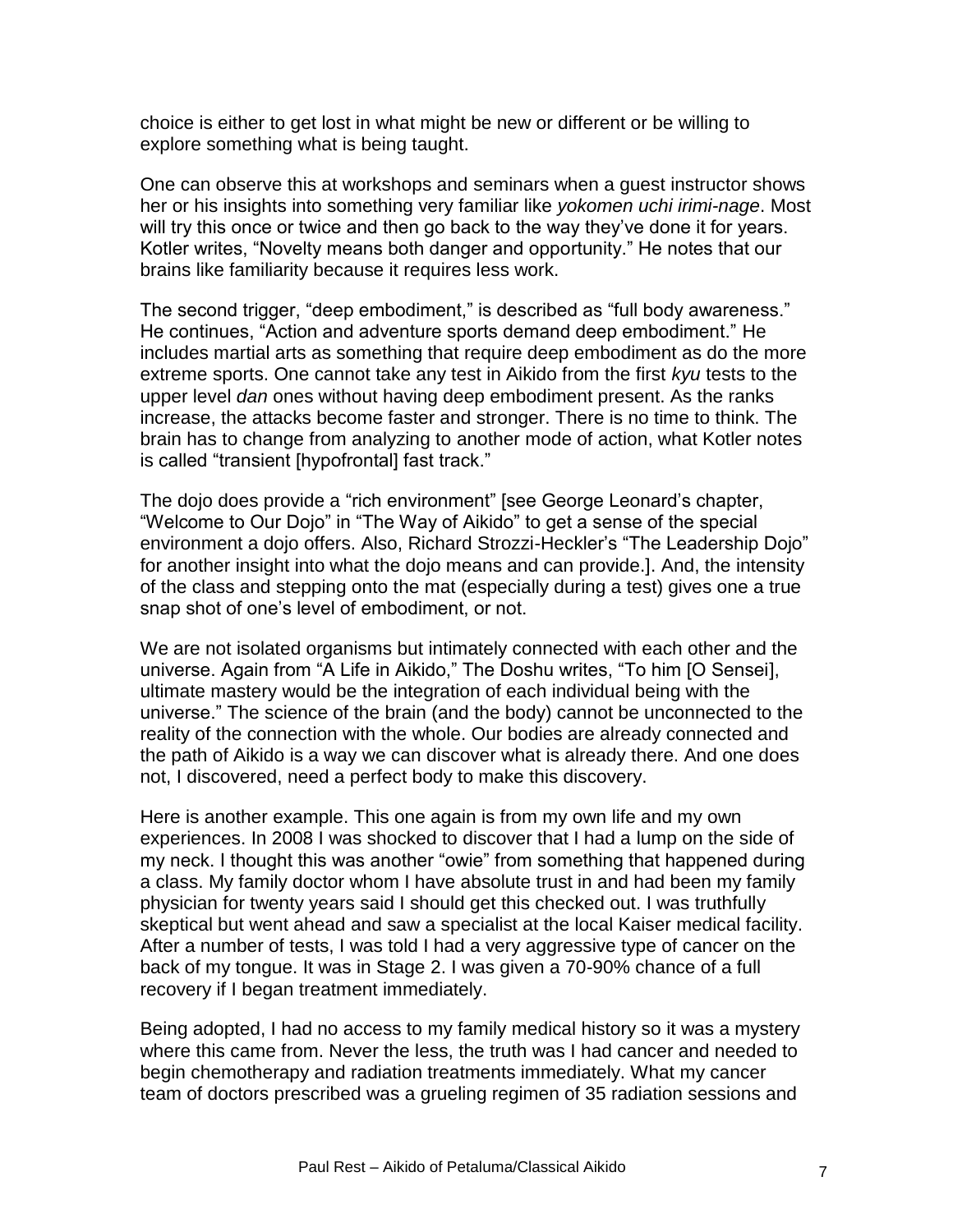4 chemotherapies. I was told they were going to really go after this. "After all, you're in great shape and we need to get this now."

It was an arduous journey that lasted from April on through the month of September that same year. When everything was completed, I had lost a fifth of my weight and body mass. When I approached the mat again, I realized there was no way I could roll or fall. I could barely manage a slow two-step. But what I could do was use what I had learned from my Low Impact teaching, and use this on myself. Techniques only went as far as breaking balance and these were done slowly. And I had to us *ki*. My strength was gone. I had had lost most all my muscle tone. Even walking was difficult at times. When I was on the mat, any movement was a challenge.

It was frustrating not being able to do on the mat what I remembered I could do before my cancer. Then I re-read "The Secret Teachings of Aikido" {Morihei Ueshiba translated by John Stevens) and right away at the beginning of the book these words jumped out at me:

"It is our responsibility to present the true spirit of Aikido, not just its physical aspects, in order to further, and correctly advance, the cause of Aikido in contemporary society," [p.7]

These words brought me back to my center to the spirit of *ki* that I had been using and teaching. This became in essence my mantra during the next months as I gradually regained my strength and with that my balance and center not only on the mat, but also during my time off the mat. And since that time, I have continued this exploration, the relationship between breath and *ki* and how it can be taken out into the world to harmonize what is tragically often missing in our daily lives.

It is now seven years and two months since my last cancer treatment ended. I have yearly check ups that have all been positive. But I have not forgotten that experience, or the two earlier ones. When I train and teach, I strive to do this with compassion that comes from my own experiences, and from my heart. And every day I'm excited in this journey I am on exploring the relationships between *ki* and breath. I continually ask myself, "What can I learn? What have I learned? What can I share and write about?" And most of all, within this exploration, I ask what works on the mat, and when I leave the dojo? And by works I mean not just in optimum situations, but when life isn't the best and isn't working as planned or as wanted.

I see this exploration as being on-going. And I hope I have been able to communicate this to my students, friends and family. That is, that Aikido is about more than rolling or falling or learning a set of techniques. It is about life and learning how to live as much as possible as an embodied human being.